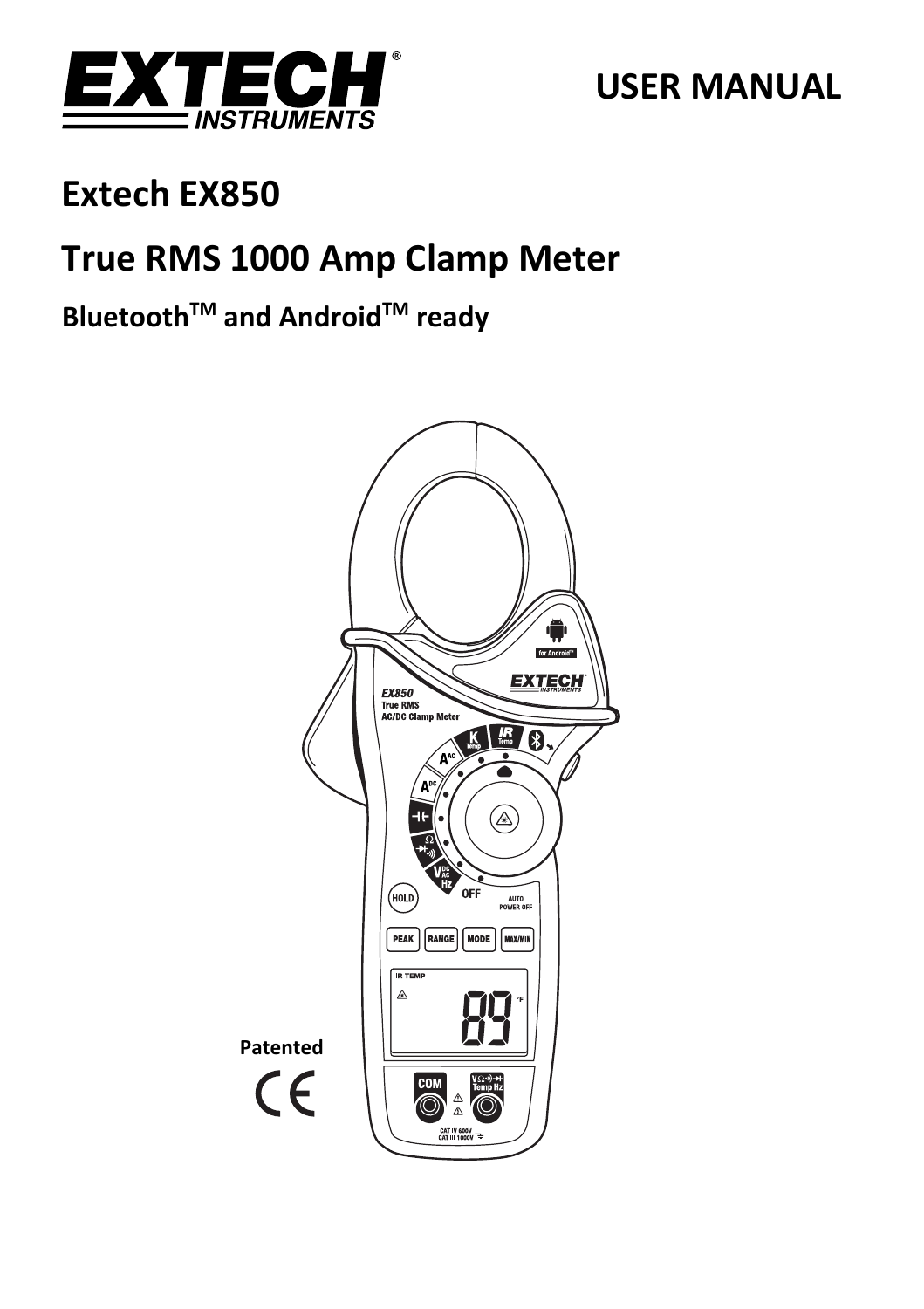# *Introduction*

Congratulations on your purchase of the Extech EX850 CAT IV True RMS 1000A Clamp Meter. This meter includes a Bluetooth™ module and is Android™ ready. The EX850 measurement functions include AC/DC Voltage, AC/DC Current, Resistance, Capacitance, Frequency, Duty Cycle, Diode Test, Continuity, Type k thermocouple thermometer plus Non‐Contact IR Temperature. Proper use and care of this meter will provide many years of reliable service. Visit www.extech.com for more information.

# *Safety*

# **International Safety Symbols**



This symbol, adjacent to another symbol or terminal, indicates the user must refer to the manual for further information.



This symbol, adjacent to a terminal, indicates that, under normal use, hazardous voltages may be present



Double insulation

# **SAFETY NOTES**

- Do not exceed the maximum allowable input range of any function.
- Do not apply voltage to meter when resistance function is selected.
- Set the function switch OFF when the meter is not in use.
- Remove the battery if meter is to be stored for longer than 60 days.

## **WARNINGS**

- Set function switch to the appropriate position before measuring.
- When measuring volts do not switch to current/resistance modes.
- Do not measure current on a circuit whose voltage exceeds 600V.
- When changing ranges always disconnect the test leads from the circuit under test.

| <b>Function</b>                                | <b>Maximum Input</b> |
|------------------------------------------------|----------------------|
| A AC, ADC                                      | 1000A DC/AC          |
| V DC, V AC                                     | 1000V DC/AC          |
| Resistance, Capacitance, Frequency, Diode Test | 250V DC/AC           |
| Type K Temperature                             | 60V DC, 24V AC       |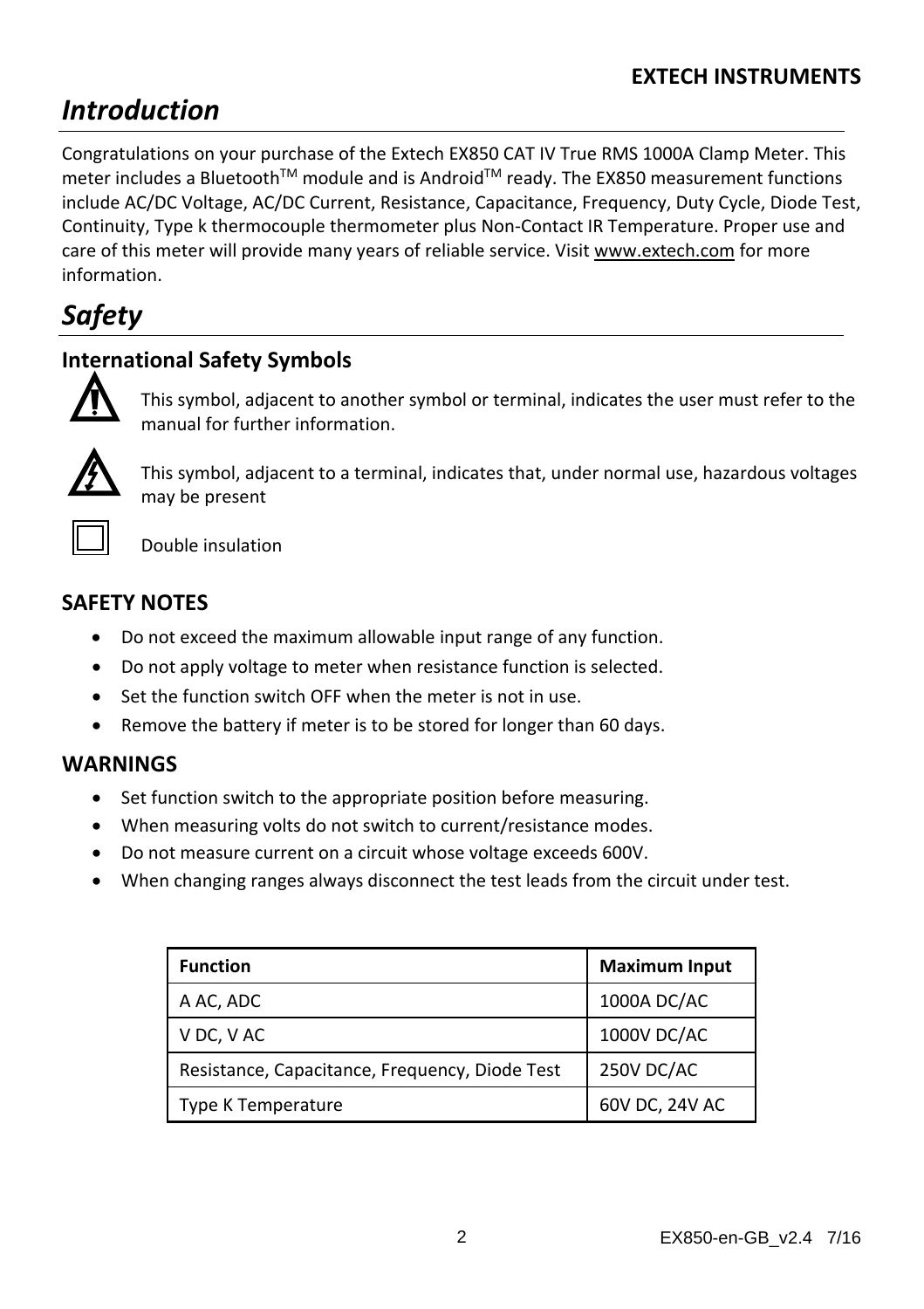### **CAUTIONS**

- Improper use of this meter can cause damage, shock, injury or death. Read and understand this user manual before operating the meter.
- Always remove the test leads before replacing the battery or fuses.
- Inspect the condition of the test leads and the meter itself for any damage before operating the meter. Repair or replace any damage before use.
- Use great care when making measurements if the voltages are greater than 25VAC rms or 35VDC. These voltages are considered a shock hazard.
- Always discharge capacitors and remove power from the device under test before performing Diode, Resistance or Continuity tests.
- Voltage checks on electrical outlets can be difficult and misleading because of the uncertainty of connection to the recessed electrical contacts. Other means should be used to ensure that the terminals are not "live".
- If the equipment is used in a manner not specified by the manufacturer, the protection provided by the equipment may be impaired.
- This device is not a toy and must not reach children's hands. It contains hazardous objects as well as small parts that the children could swallow. In case a child swallows any of them, please contact a physician immediately
- Do not leave batteries and packing material lying around unattended; they can be dangerous for children if they use them as toys
- In case the device is going to be unused for an extended period of time, remove the batteries to prevent them from draining
- Expired or damaged batteries can cause cauterization on contact with the skin. Always, therefore, use suitable hand gloves in such cases
- See that the batteries are not short-circuited. Do not throw batteries into the fire.
- **Do not directly view or direct the laser pointer at an eye.** Low power visible lasers do not normally present a hazard, but may present some potential for hazard if viewed directly for extended periods of time

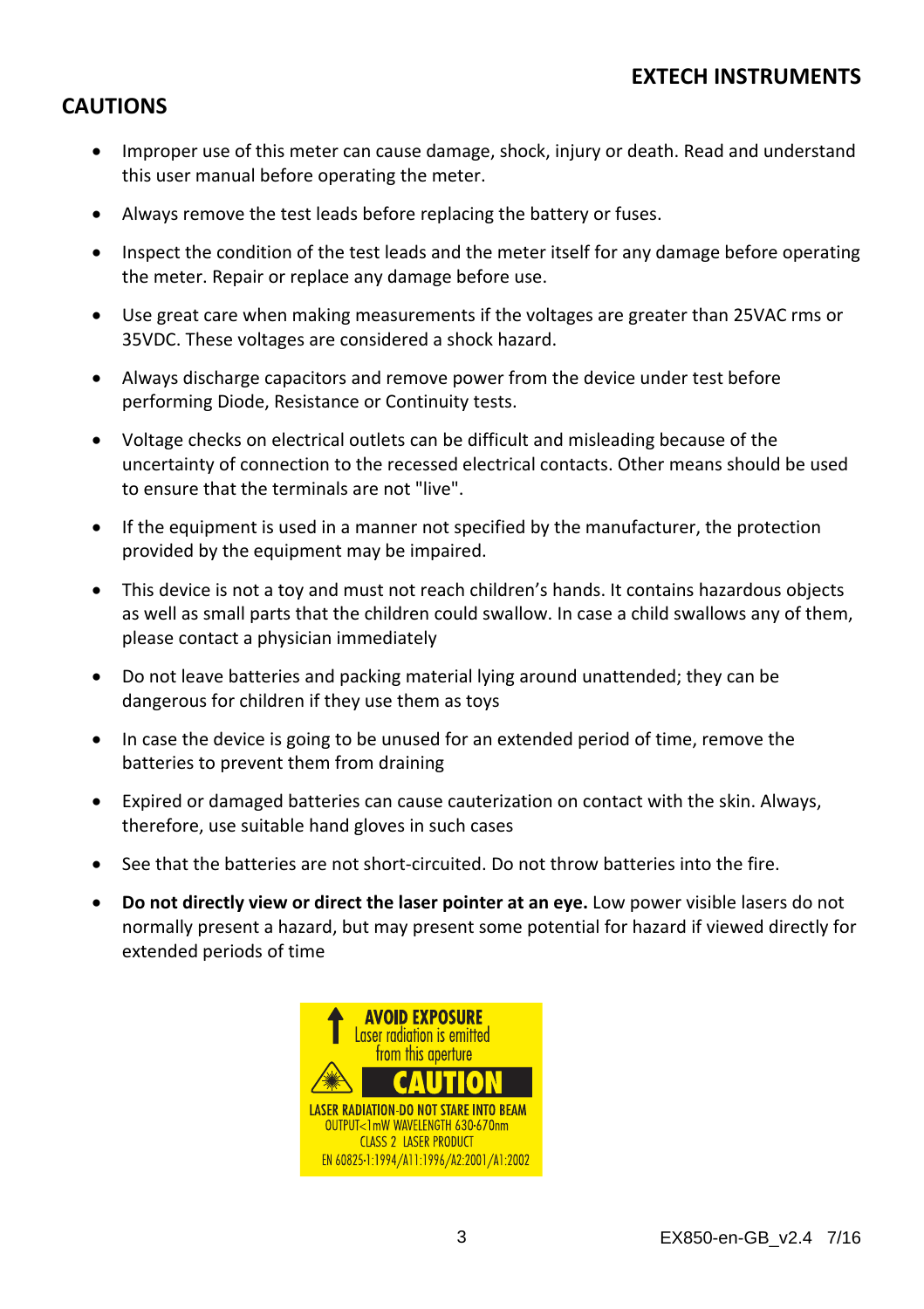# *Description*

#### **Meter Description**

- 1. Current clamp
- 2. Clamp opening trigger
- 3. Data Hold Button
- 4. Mode
- 5. Peak
- 6. Range
- 7. DCA Zero
- 8. MIN/MAX
- 9. Backlit LCD Display
- 10. Test lead input jacks
- 11. IR thermometer and laser pointer (rear)
- 12. Bluetooth SEND/Backlight Button
- 13. Laser pointer button
- 14. Function switch

## **Display icons Description**

| <b>HOLD</b>                   | Data Hold                                                    |                       |
|-------------------------------|--------------------------------------------------------------|-----------------------|
| Minus sign                    | Negative reading display                                     |                       |
| 0 to 3999                     | Measurement display digits                                   |                       |
| ZERO                          | Zero                                                         |                       |
| P                             | Peak value                                                   | IR TEMP MAX MII       |
| AUTO                          | Auto Range mode                                              | <b>AUTO HOLD ZERO</b> |
| DC/AC                         | Direct / Alternating Current                                 |                       |
| MAX                           | Max reading                                                  |                       |
| <b>MIN</b>                    | Min reading                                                  | DC                    |
| 门                             | Low battery                                                  |                       |
| mV or V                       | Milli-volts or Volts (Voltage)                               | AC                    |
| Ω                             | Ohms (Resistance)                                            | ÷η                    |
| А                             | Amperes (Current)                                            |                       |
| F                             | Farad (Capacitance)                                          |                       |
| Hz                            | Hertz (Frequency)                                            |                       |
| $^{\circ}$ F and $^{\circ}$ C | Fahrenheit and Celsius units (Temperature)                   |                       |
| n, m, μ, M, k                 | Unit of measure prefixes: nano, milli, micro, mega, and kilo |                       |
| $\bullet$ )))                 | Continuity test                                              |                       |
|                               | Diode test                                                   |                       |
|                               | Laser pointer                                                |                       |





Bluetooth active symbol

 $\left| \cdot \right|$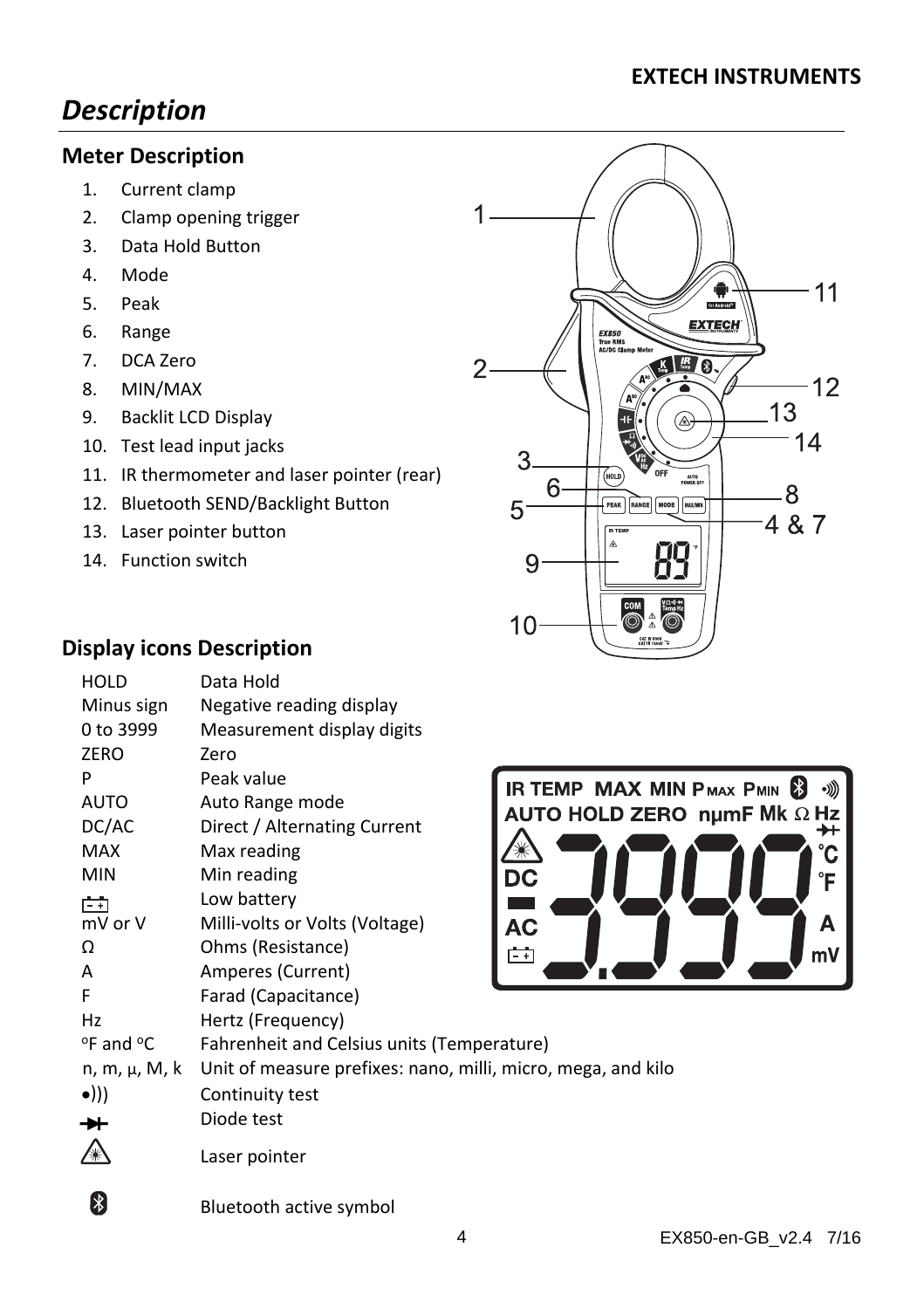# *Operation*

**NOTES**: Read and understand all **Warning** and **Caution** statements in this operation manual prior to using this meter. Set the function select switch to the OFF position when the meter is not in use.

## **AC Current Measurements**

**WARNING:** Ensure that the test leads are disconnected from the meter before making current clamp measurements.

- 1. Set the Function switch to the **AAC** or **ADC** range
- 2. Press the trigger to open the jaw. Fully enclose only one conductor. For optimum results, center the conductor in the jaw.
- 3. The clamp meter LCD will display the reading.

# **DCA ZERO**

The DC Zero feature removes offset values and improves accuracy for DC current measurements. To perform a zero, select ADC and with no conductor in the jaw:



- 1. Press the **DC ZERO** button to zero the display. "**ZERO**" will appear in the display. The offset value is now stored and remo ved from all measurements.
- 2. To view the stored value, press the **DC ZERO** button. "**ZERO**" will flash and the stored value will be displayed.
- 3. To exit this mode, press and Hold the **ZERO** button until "**ZERO**" is no longer in the display.

# **AC/DC Voltage Measurements**

- 1. Insert the black test lead into the negative **COM** terminal and the red test lead into the positive **V** terminal.
- 2. Set the function switch to the **VAC or VDC** position.
- 3. Use the **MODE** button to select AC or DC Voltage.
- 4. Connect the test leads in parallel to the circuit under test.
- 5. Read the voltage measurement on the LCD display.



5 EX850-en-GB\_v2.4 7/16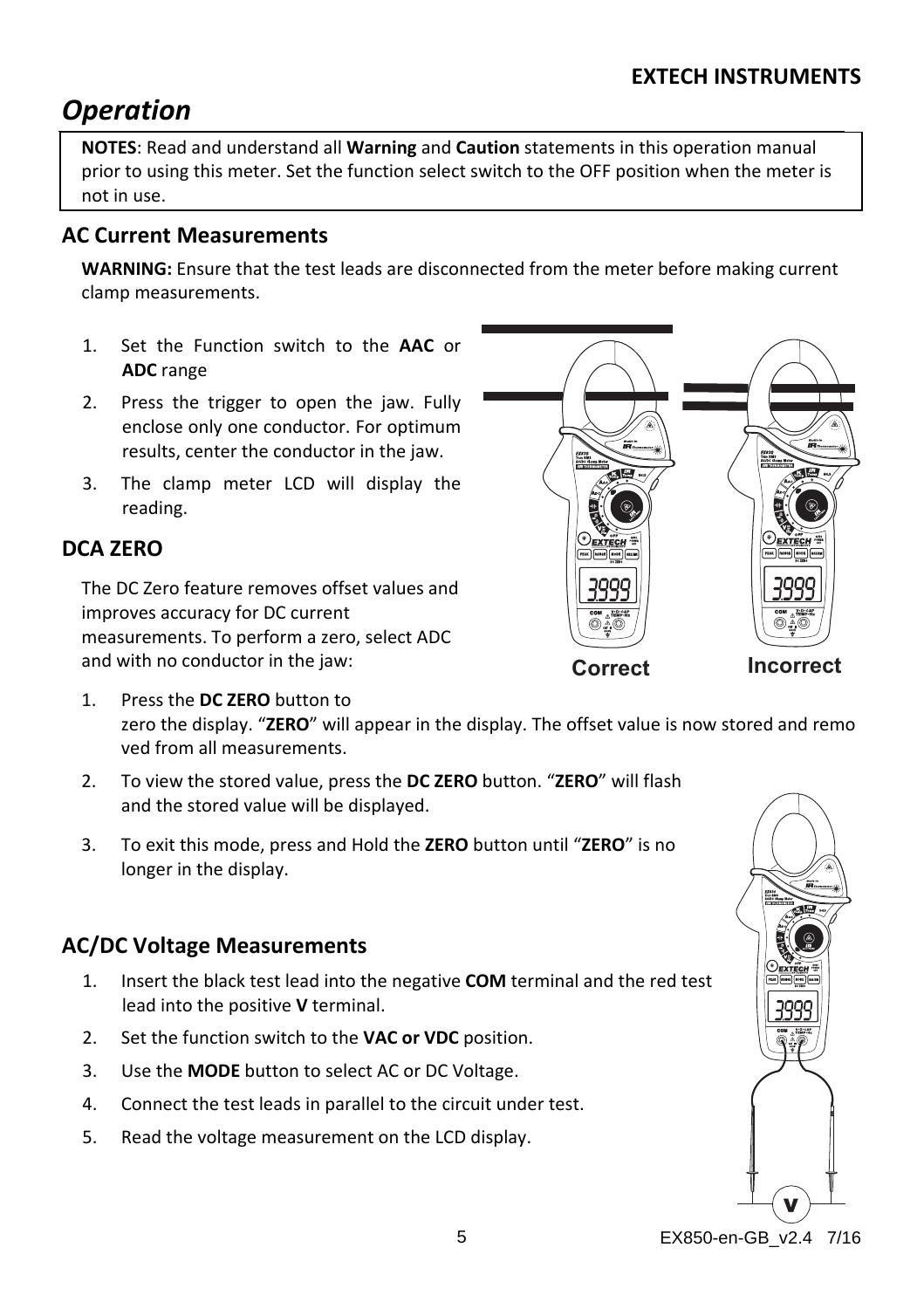### **Resistance Measurements**

Note: Remove power before making resistance measurements

- 1. Insert the black test lead into the negative **COM** terminal and the red test lead into the  $Ω$  positive terminal.
- 2. Set the function switch to the  $\Omega$  position.
- 3. Touch the test probe tips across the circuit or component under test.
- 4. Read the resistance on the LCD display.

#### **Capacitance Measurements**

**WARNING:** To avoid electric shock, discharge the capacitor under test before measuring. If "**dISC**" appears in the display, remove and discharge the capacitor.

- 1. Set the function switch to the  $\pm \Omega$  capacitance position.
- 2. Insert the black test lead banana plug into the negative **COM** jack and the red test lead banana plug into the **CAP** positive jack.
- 3. Press MODE to zero any stray capacitance.
- 4. Touch the test probe tips across the part under test.
- 5. Read the capacitance value in the display.
- 6. The display will indicate the proper decimal point and value.

Note: For very large values of capacitance measurement time can be several minutes before the final reading stabilizes.

#### **Frequency Measurements**

- 1. Set the function switch to the V Hz Position.
- 2. Press and hold the MODE button to select the Frequency (Hz) function. "k Hz" will appear in the display.
- 3. Insert the black test lead banana plug into the negative COM jack and the red test lead banana plug into the Hz positive jack.
- 4. Touch the test probe tips across the part under test.
- 5. Read the Frequency value on the display.
- 6. The display will indicate the proper decimal point and value.
- 7. Press and hold the MODE button again to return to the voltage mode



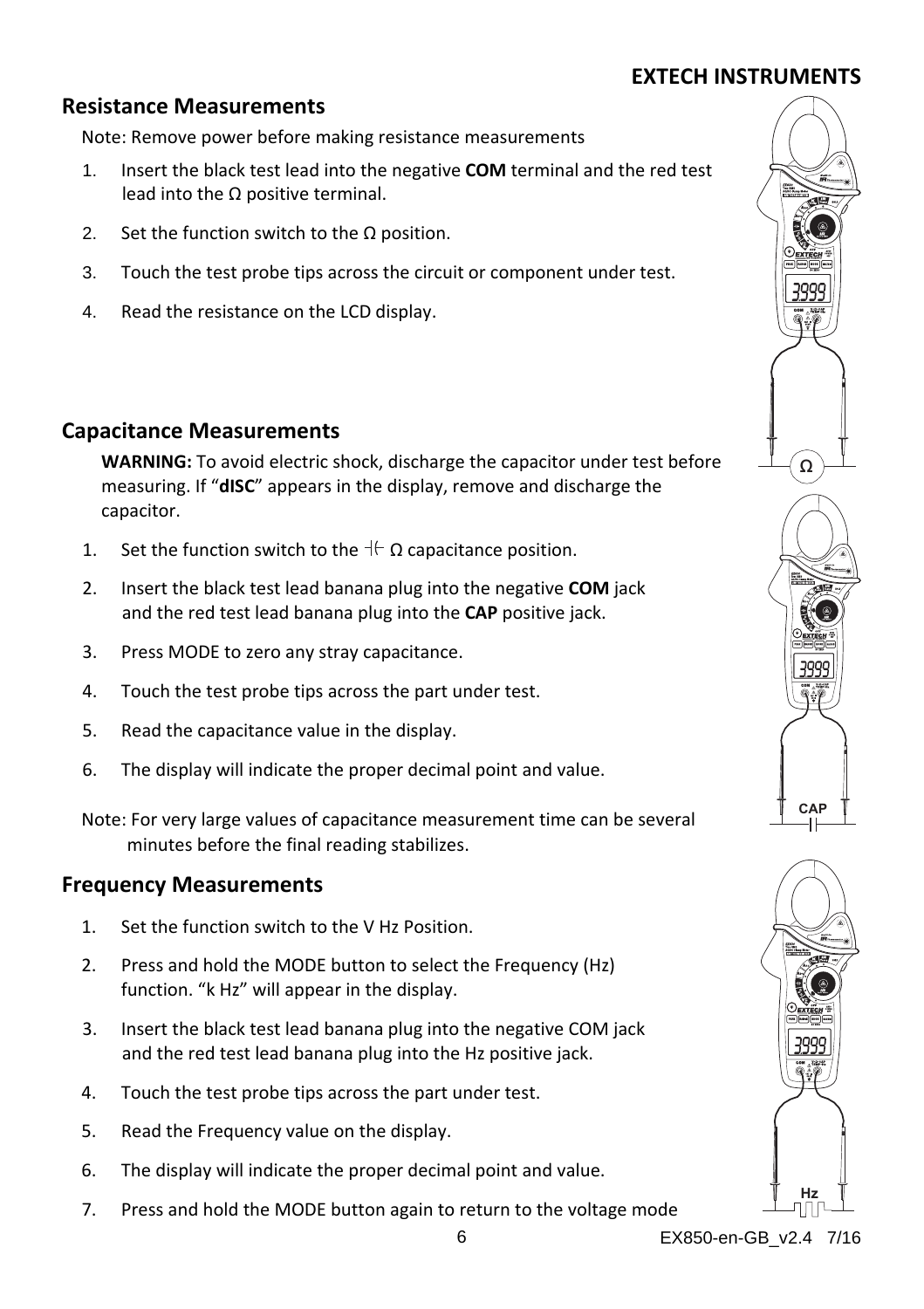#### **Type K Temperature Measurements**

- 1. Set the function switch to the **K Temp** position.
- 2. Insert the Temperature Probe into the negative **COM** and the positive **TEMP** jacks, observing polarity.
- 3. Touch the Temperature Probe tip to the device under test. Continue to touch the part under test with the probe until the reading stabilizes.
- 4. Read the temperature on the display. The digital reading will indicate the proper decimal point and value.

**WARNING:** To avoid electric shock, be sure the thermocouple probe has been removed before changing to another measurement function.

**Note:** Open inputs or temperature over‐ranges cause "**OL**" display and beep.

**Note:** See the "Temperature Units" paragraph to select °F or °C

**Note:** The temperature range of the supplied thermocouple probe is ‐20 to 250°C (‐4 to 482°F)

#### **Continuity Measurements**

- 1. Insert the black test lead into the negative **COM** terminal and the red test lead into the Ω positive terminal.
- 2. Set the function switch to the **)))** position.
- 3. Use the **MODE** button to select continuity  $\bullet$ ))). The display icons will change when the **MODE** button is pressed.
- 4. Touch the test probe tips across the circuit or component under test.
- 5. If the resistance is < 40 Ω, a tone will sound.

#### **Diode Test**

- 1. Insert the black test lead banana plug into the negative **COM** jack and the red test lead banana plug into the  $\rightarrow \rightarrow$  positive jack
- 2. Turn the function switch to **++** position. Use the **MODE** button to select the diode function if necessary (diode symbol will appear on the LCD when in Diode test mode)
- 3. Touch the test probe tips to the diode or semiconductor junction under test. Note the meter reading
- 4. Reverse the test lead polarity by reversing the red and black leads. Note this reading
- 5. The diode or junction can be evaluated as follows:
	- If one reading displays a value (typically 0.400V to 0.900V) and the other reading displays **OL**, the diode is good.
	- **If both readings display OL** the device is open.
	- If both readings are very small or '0', the device is shorted.

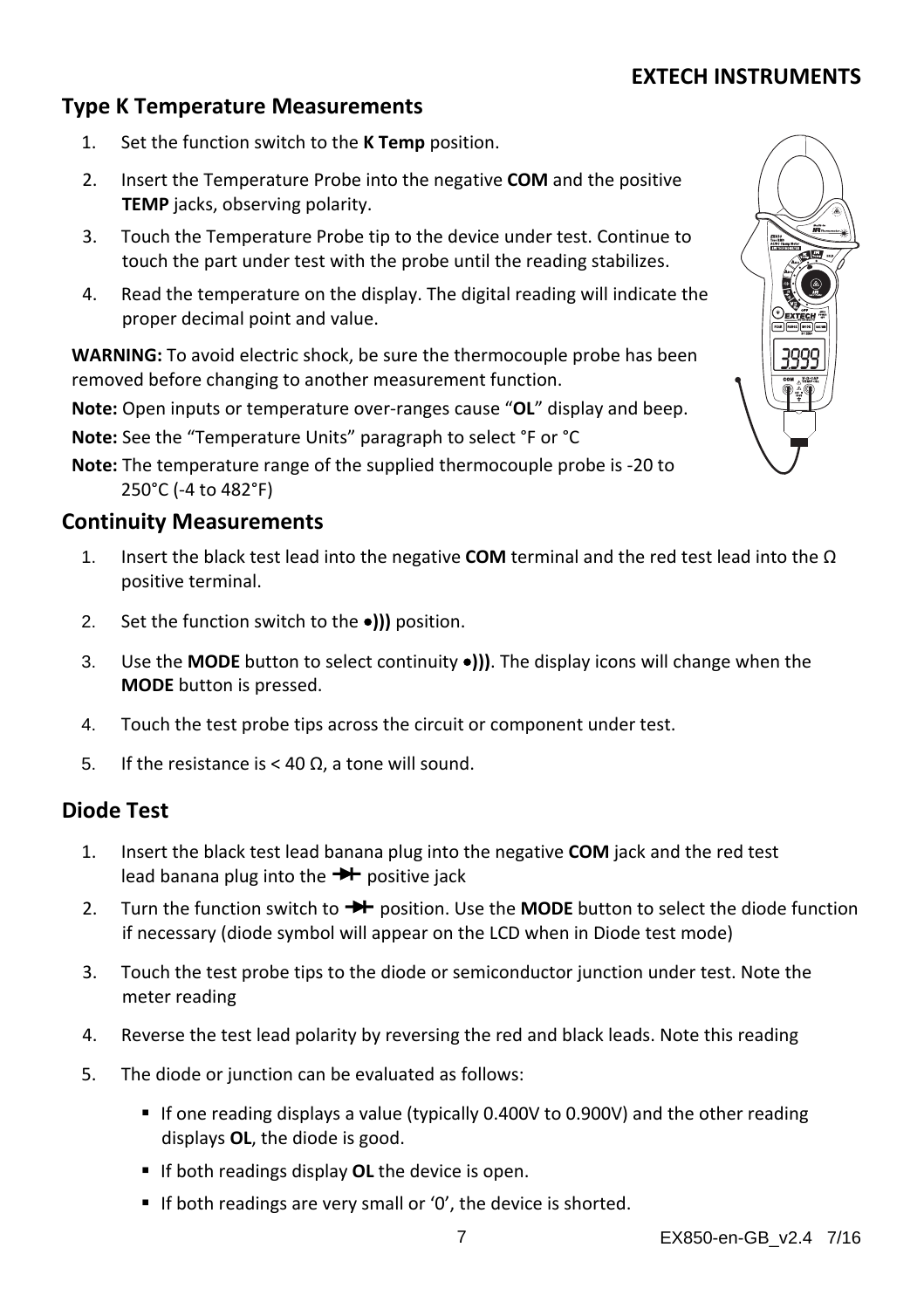#### **Non‐Contact InfraRed Temperature Measurements**

- 1. Set the function switch to the **IR Temp** position.
- 2. Aim the infrared sensor (rear of the meter) at the surface to be measured.
- 3. Press the  $\bullet$  button in the center of the rotary function switch to turn on the laser pointer and identify the surface spot to be measured.
- 4. The area of the surface to be measured must be larger than the spot size as determined by the distance to spot size specification.
- 5. Read the temperature in the display.



**Note:** See the "Temperature Units" paragraph to select <sup>o</sup>F or <sup>o</sup>C

**WARNING: Do not directly view or direct the laser pointer at an eye.** Low power visible lasers do not normally present a hazard, but may present some potential for hazard if viewed directly for extended periods of time.

#### **IR Spot to Distance Diagram**

The 8:1 spot to distance ratio determines the size of the measured surface area with respect to the distance the meter is held away from the surface.



#### **Diameter of spot**

#### **IR Measurement Notes**

- 1. The object under test should be larger than the spot (target) size calculated by the field of view diagram.
- 2. If the surface of the object under test is covered with frost, oil, grime, etc., clean before taking measurements.
- 3. If an object's surface is highly reflective, apply masking tape or flat black paint to the surface before measuring.
- 4. The meter may not make accurate measurements through transparent surfaces such as glass.
- 5. Steam, dust, smoke, etc. can obscure measurements.
- 6. To find a hot spot, aim the meter outside the area of interest then scan across (in an up and down motion) until the hot spot is located.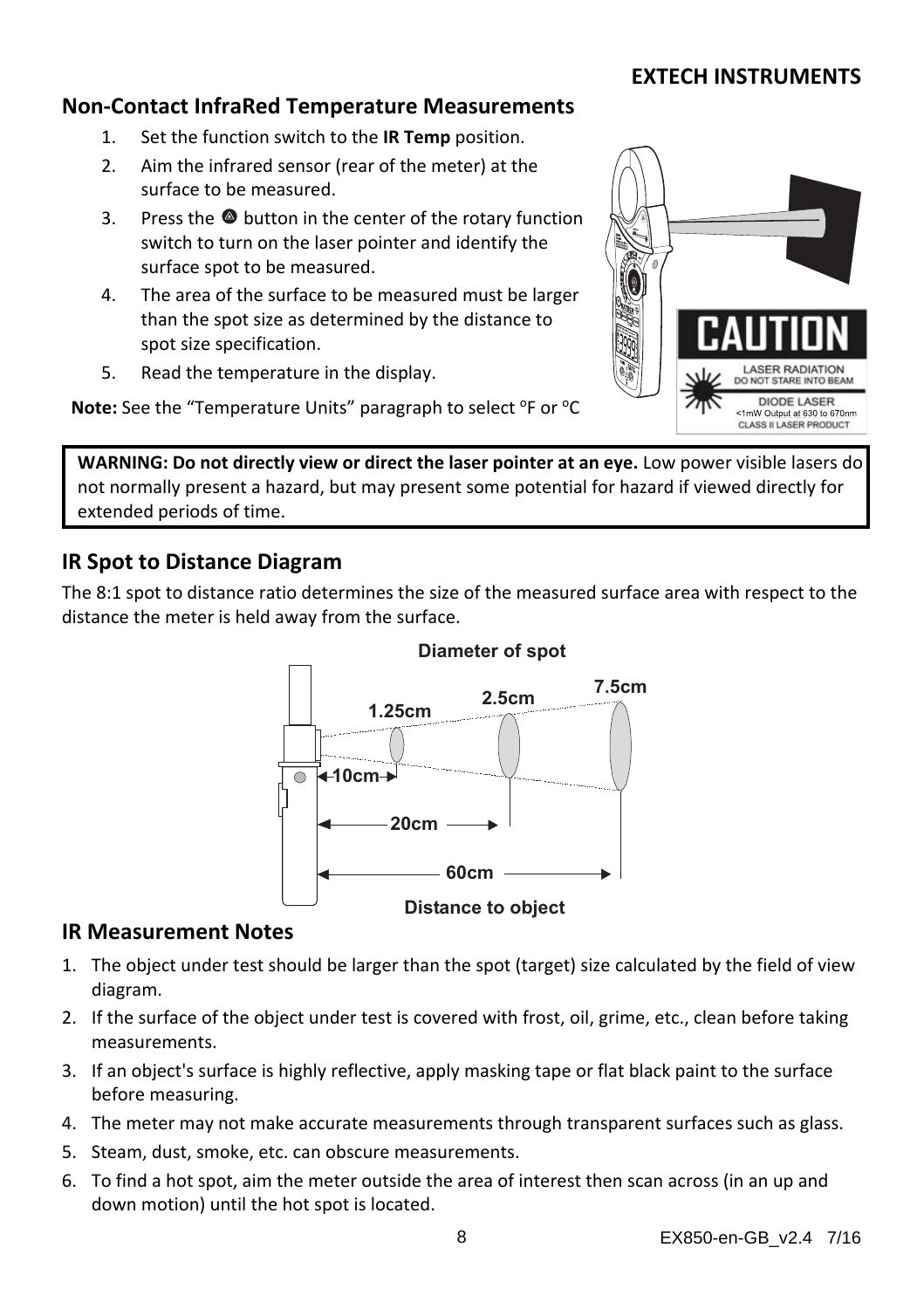# **Data Hold**

To freeze the LCD reading, press the **HOLD** button. While data hold is active, the **HOLD** icon appears on the LCD. Press the **HOLD** button again to return to normal operation.

# **Peak Hold**

The Peak Hold function captures the peak AC or DC voltage or current. The meter can capture negative or positive peaks as fast as 1 millisecond in duration.

- 1. Turn the function switch to the A or V position.
- 2. Use the **MODE** button to select AC or DC
- 3. Allow time for the display to stabilize.
- 4. Press and Hold the **PEAK** button until "**CAL**" appears in the display. This procedure will zero the range selected.
- 5. Press the **PEAK** button, **Pmax** will display.
- 6. The display will update each time a higher positive peak occurs.
- 7. Press the **PEAK** button again, **Pmin** will display. The display will now update and indicate the lowest negative peak.
- 8. To return to normal operation, press and hold the **PEAK** button until the **Pmin** or **Pmax** indicator switches off.

**Note**: If the Function switch position is changed after a calibration the Peak Hold calibration must be repeated for the new function selected.

## **MAX/MIN**

- 1. Press the **MAX/MIN** key to activate the MAX/MIN recording mode. The display icon "**MAX**" will appear. The meter will display and hold the maximum reading and will update only when a new "max" occurs.
- 2. Press the **MAX/MIN** key and the display icon "**MIN**" will appear. The meter will display and hold the minimum reading and will update only when a new "min" occurs
- 3. Press the **MAX/MIN** key and a blinking "**MAX MIN**" will appear. The meter will display the present reading, but will continue to update and store the max and min readings.
- 4. To exit MAX/MIN mode press and hold the **MAX/MIN** key for 2 seconds.

# **Temperature Units (˚F / ˚C)**

The temperature unit selection switch is located in the battery compartment. To change the units, remove the battery door, lift out the battery and set the switch for the desired units.

# **LCD Backlight Button**

The LCD is equipped with backlighting for easier viewing, especially in dimly lit areas. Press the backlight button to turn the backlight on. Press again to turn the backlight off.

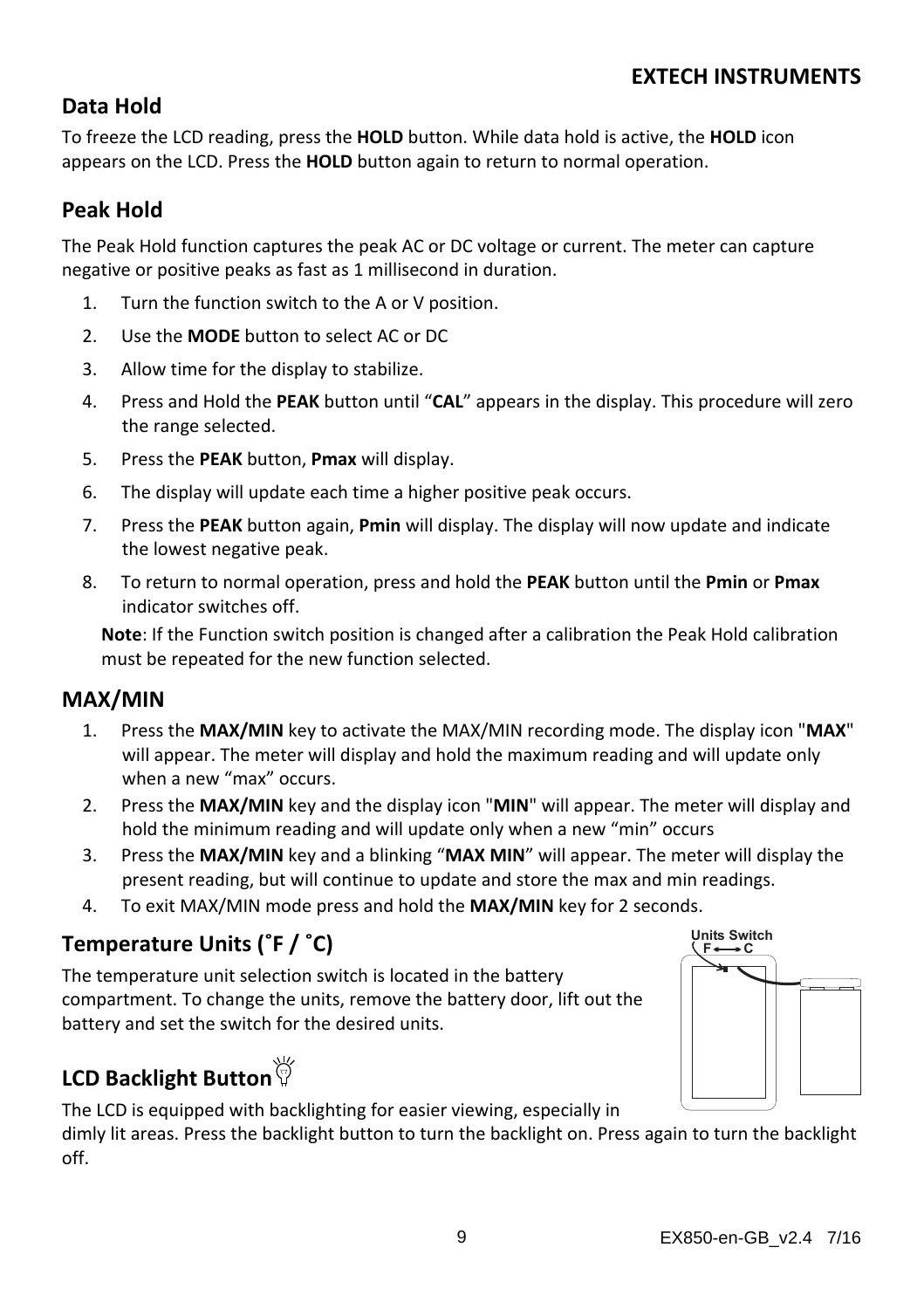### **Automatic Power OFF**

In order to conserve battery life, the meter will automatically turn off after approximately 10 minutes. To turn the meter on again, turn the function switch to the OFF position and then to the desired function position.

# *BluetoothTM Communication*

The meter includes a Bluetooth module. Enable the EX850 Bluetooth by pressing and holding the side Bluetooth SEND/Backlight button for two seconds. On the second beep the Bluetooth icon will appear in the display.

# *AndroidTM Application*

The EX850 meter is Android ready. Follow the steps below to obtain the Android application **ExViewTM EX850** and to connect to the meter with an Android device.

- 1. Obtain and install the Android **ExViewTM EX850** application from the Google Play Store.
- 2. Perform a search to obtain the EX850 from the list of available devices.
- 3. Pair the meter with the Android device (tablet or phone) in Settings under Bluetooth. Use code 1234 to pair the EX850 to the Android device.
- 4. Start the **ExView™ EX850** application, tap CONNECT icon and the paired list will appear. Tap on the EX850 meter from the paired list.
- 5. The upper left corner of the App should indicate that the EX850 is now connected. The meter will begin communicating and Meter readings will appear on the Android device.
- 6. The user can select the meter's measurement mode directly from the icons shown on the bottom row of the Android device (V, A, mA, A, etc.). Simply tap the desired measurement parameter to view the readings. Refer to the screen shots below.

Note: If several meters are to be used, be sure to note the unique address of each meter to quickly discern which meter is displaying at any given time.

## **Android Application Screen Shot Examples**

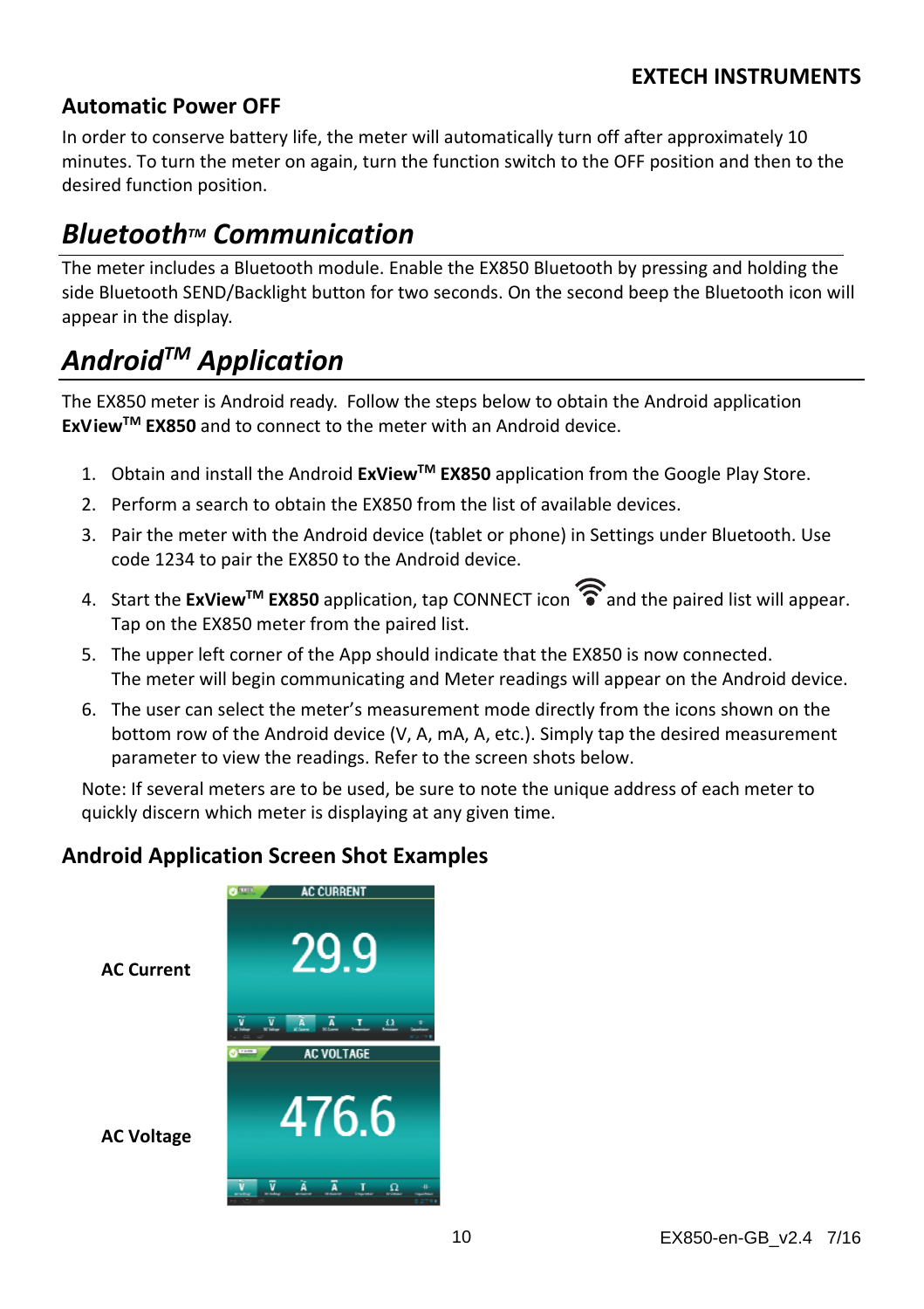#### **FCC COMPLIANCE**

FCC ID: IWK‐EX850

This device complies with part 15 of the FCC Rules. Operation is subject to the following two conditions:

1. This device may not cause harmful interference.

2. This device must accept any interference received, including interference that may cause undesired operation.

This equipment has been tested and found to comply with the limits for a Class B digital device, pursuant to part 15 of the FCC Rules. These limits are designed to provide reasonable protection against harmful interference in a residential installation.

This equipment generates, uses, and can radiate radio frequency energy harmful interference to radio communications. However, there is no guarantee that interference will not occur in a particular installation. If this equipment does cause harmful interference to radio or television reception, which can be determined by turning the equipment off and on, the user is encouraged to try to correct the interference by one or more of the following measures:

- Reorient or relocate the receiving antenna.
- Increase the separation between the equipment and receiver.

• Connect the equipment into an outlet on a circuit different from that to which the receiver is connected.

• Consult the dealer or an experienced radio/TV technician for help.

#### **CAUTION: FCC Radiation Exposure Statement**

1. This transmitter must not be co‐located or operating in conjunction with any other antenna or transmitter.

2. This equipment complies with FCC RF radiation exposure limits set forth for an uncontrolled environment.

3. To maintain compliance with FCC RF exposure compliance requirements avoid direct contact to the transmitting antenna during transmission.

**WARNING:** Changes or modifications not expressly approved by the party responsible for compliance could void the user's authority to operate the equipment.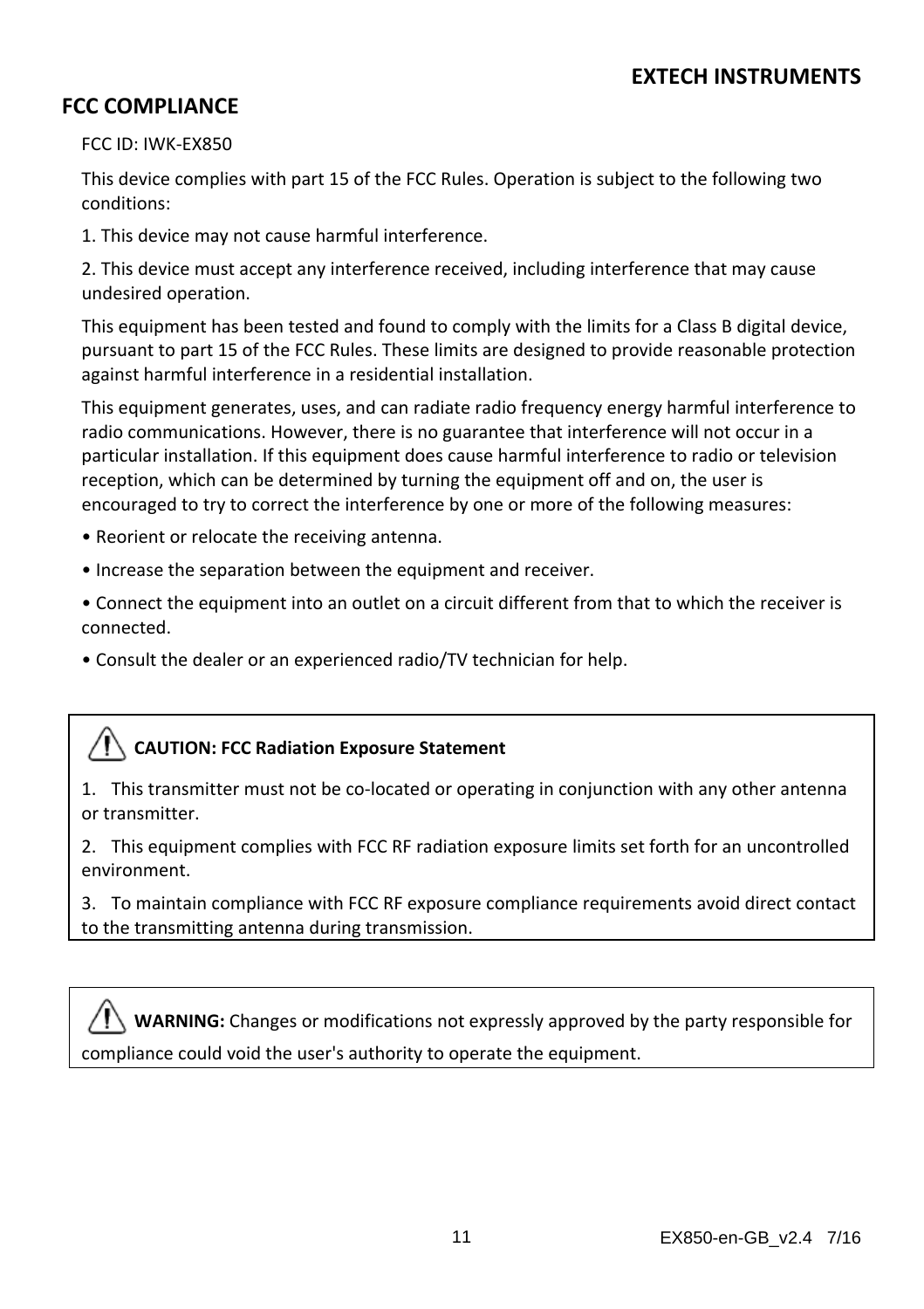# **INDUSTRY CANADA (IC) COMPLIANCE**

IC ID: 1590A‐EX850

This device complies with Industry Canada license‐exempt RSS standard(s). Operation is subject to the following two conditions: (1) this device may not cause interference, and (2) this device must accept any interference, including interference that may cause undesired operation of the device.

## **CAUTION: IC Radiation Exposure Statement**

1. This transmitter must not be co-located or operating in conjunction with any other antenna or transmitter.

2. This equipment complies with RSS 102 RF radiation exposure limits set forth for an uncontrolled environment.

3. To maintain compliance with RSS 102 RF exposure compliance requirements avoid direct contact to the transmitting antenna during transmission.

# *Maintenance*

**WARNING:** To avoid electrical shock, disconnect the meter from any circuit, remove the test leads from the input terminals, and turn OFF the meter before opening the case. Do not operate the meter with an open case.

#### **Cleaning and Storage**

Periodically wipe the case with a damp cloth and mild detergent; do not use abrasives or solvents. If the meter is not to be used for 60 days or more, remove the battery and store it separately.

#### **Battery Replacement**

- 1. Remove the Phillips head screw that secures the rear battery door
- 2. Open the battery compartment
- 3. Replace the 9V battery
- 4. Secure the battery compartment



Never dispose of used batteries or rechargeable batteries in household waste. As consumers, users are legally required to take used batteries to appropriate collection sites, the retail store where the batteries were purchased, or wherever batteries are sold.

**Disposal:** Do not dispose of this instrument in household waste. The user is obligated to take end‐ of‐life devices to a designated collection point for the disposal of electrical and electronic equipment.

#### **Other Battery Safety Reminders**

- o Never dispose of batteries in a fire. Batteries may explode or leak.
- o Never mix battery types. Always install new batteries of the same type.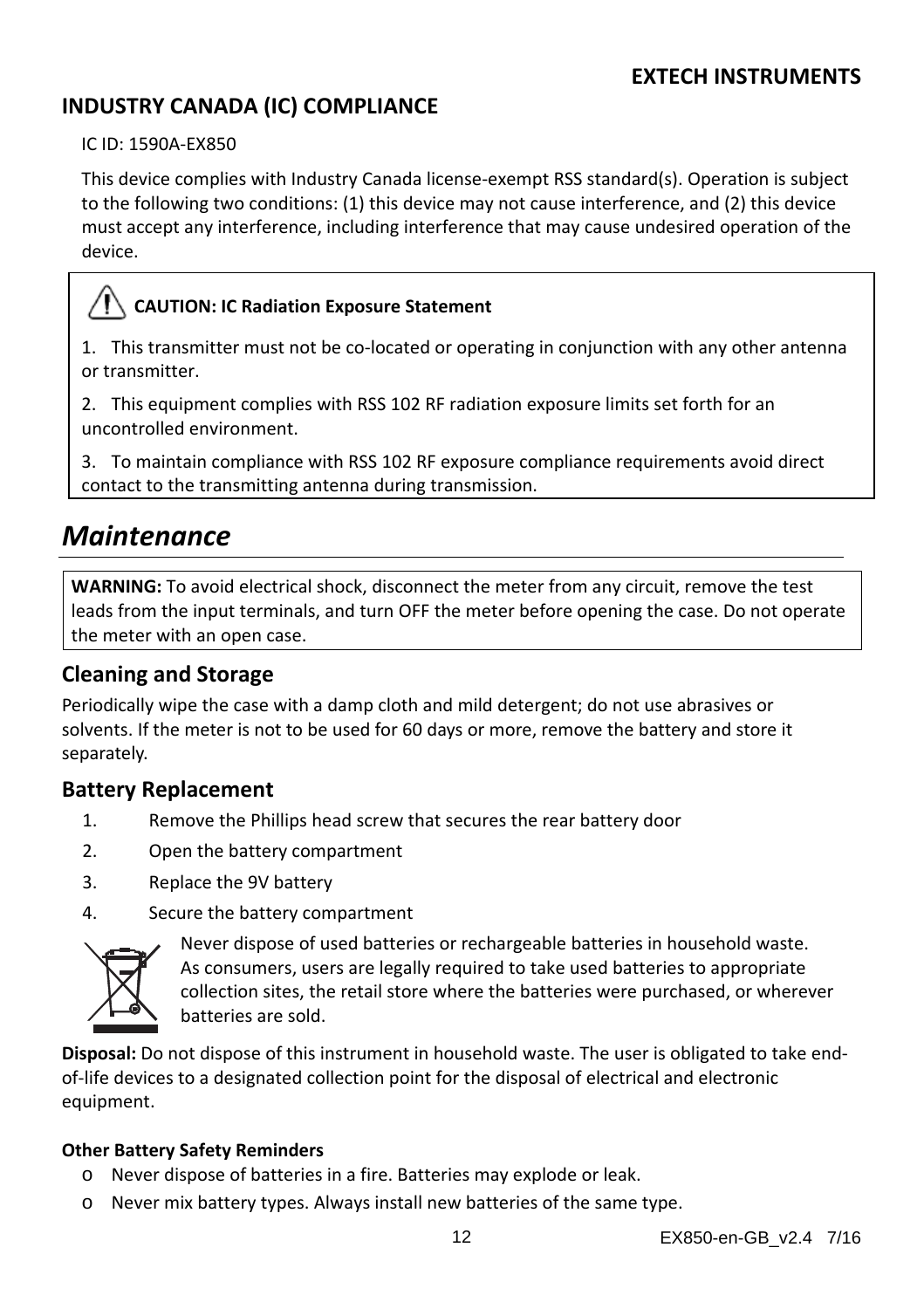# *Specifications*

| <b>Function</b>   | <b>Range &amp; Resolution</b>                                      | Accuracy (% of reading + digits) |
|-------------------|--------------------------------------------------------------------|----------------------------------|
| <b>AC Current</b> | 400.0 AAC                                                          | $\pm$ (2.5% + 8d)                |
| 50/60 Hz          | 1000 AAC                                                           | $\pm$ (2.8% + 5d)                |
| <b>DC Current</b> | 400.0 ADC                                                          | $\pm$ (2.5% + 5d)                |
|                   | 1000 ADC                                                           | $\pm$ (2.8% + 5d)                |
|                   | 400.0 mVAC                                                         | $\pm (1.0\% + 10d)$              |
| <b>AC Voltage</b> | 4.000 VAC                                                          |                                  |
| 50/60Hz           | 40.00 VAC                                                          | $\pm (1.5\% + 5d)$               |
|                   | 400.0 VAC                                                          |                                  |
|                   | 1000 VAC                                                           | $\pm$ (2.0% + 5d)                |
|                   | 400.0 mVDC                                                         | $\pm (0.8\% + 2d)$               |
|                   | 4.000 VDC                                                          |                                  |
| <b>DC Voltage</b> | 40.00 VDC                                                          | $\pm (1.5\% + 2d)$               |
|                   | 400.0 VDC                                                          |                                  |
|                   | 1000 VDC                                                           | $\pm (2.0\% + 2d)$               |
|                   | 400.0Ω                                                             | $\pm (1.0\% + 4d)$               |
| Resistance        | 4.000kΩ                                                            |                                  |
|                   | 40.000kΩ                                                           | $\pm$ (1.5% + 2d)                |
|                   | 400.0kΩ                                                            |                                  |
|                   | 4.000MΩ                                                            | $\pm$ (2.5% + 3d)                |
|                   | 40.00MΩ                                                            | $\pm$ (3.5% + 5d)                |
|                   | 4.000nF                                                            | $\pm (5.0\% + 30d)$              |
|                   | 40.00nF                                                            | $\pm (5.0\% + 20d)$              |
|                   | 400.0nF                                                            |                                  |
| Capacitance       | $4.000\mu F$                                                       | $\pm (3.0\% + 5d)$               |
|                   | 40.00µF                                                            |                                  |
|                   | 400.0µF                                                            | $\pm (4.0\% + 10d)$              |
|                   | 4.000mF                                                            | $\pm (10\% + 10d)$               |
|                   | 40.00mF                                                            | unspecified                      |
|                   | 4.000kHz                                                           | $\pm (1.5\% + 2d)$               |
| Frequency         | Sensitivity: 100V (<50Hz); 50V (50 to 400Hz); 5V (401Hz to 4000Hz) |                                  |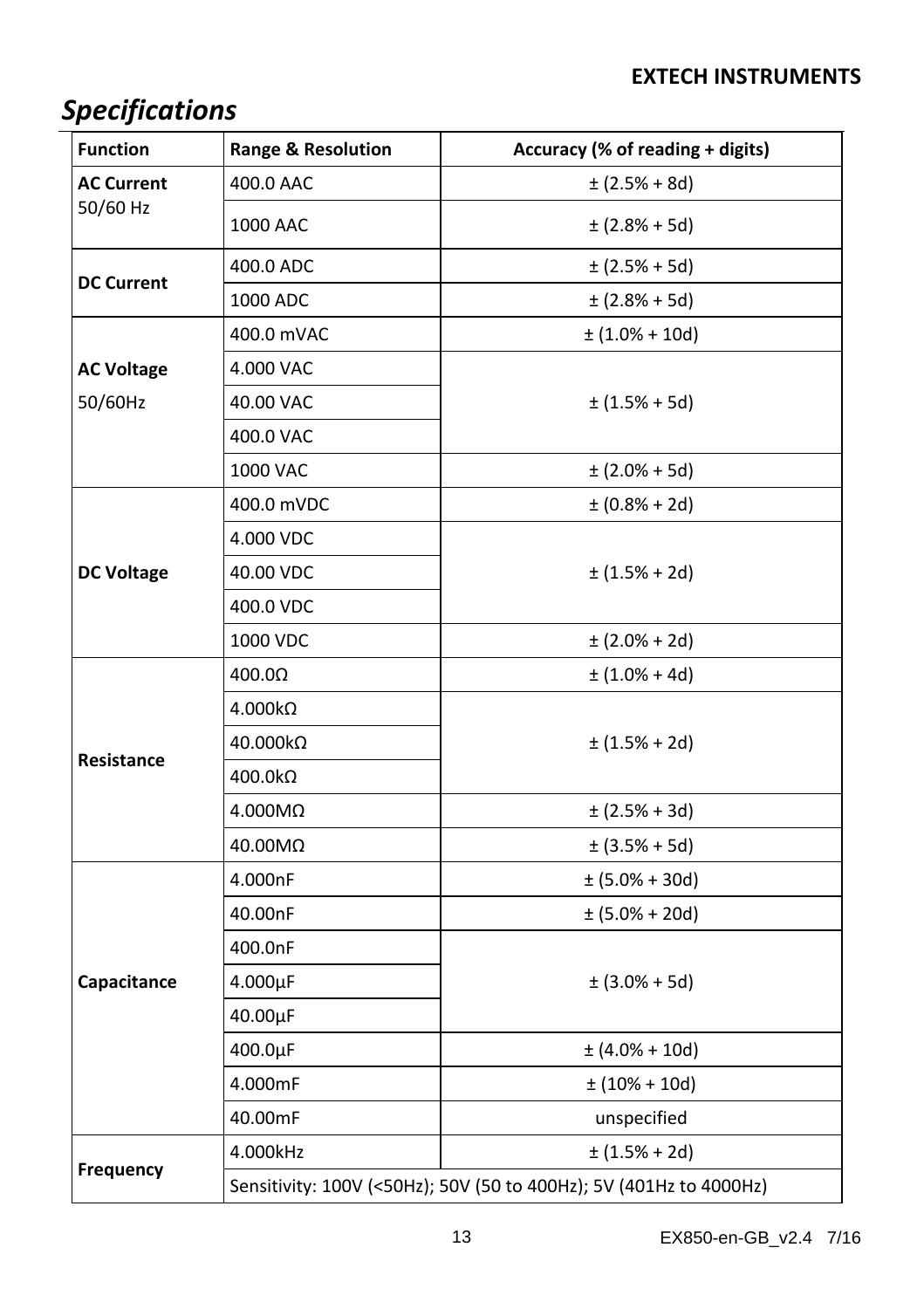| <b>Function</b>                | <b>Range and Resolution</b>    | Accuracy (% of reading + digits)                         |
|--------------------------------|--------------------------------|----------------------------------------------------------|
| <b>Temperature</b><br>(type-K) | $-4$ to $1400^{\circ}$ F       | $\pm$ (3%rdg + 9°F)                                      |
|                                | $-20$ to 760 $^{\circ}$ C      | $\pm$ (3%rdg + 5°C)                                      |
| <b>Temp</b>                    | -58 to -4 $\mathrm{^{\circ}F}$ | $+9°$ F                                                  |
| (IR)                           | -4 to 518 $\mathrm{^{\circ}F}$ | $\pm$ 2.0% reading or<br>$+4^{\circ}F$<br>whichever is > |
|                                | -50 to -20 $^{\circ}$ C        | $+5^{\circ}$ C                                           |
|                                | $-20$ to 270 $\degree$ C       | $\pm$ 2.0% reading or $\pm$ 2°C<br>whichever is $>$      |